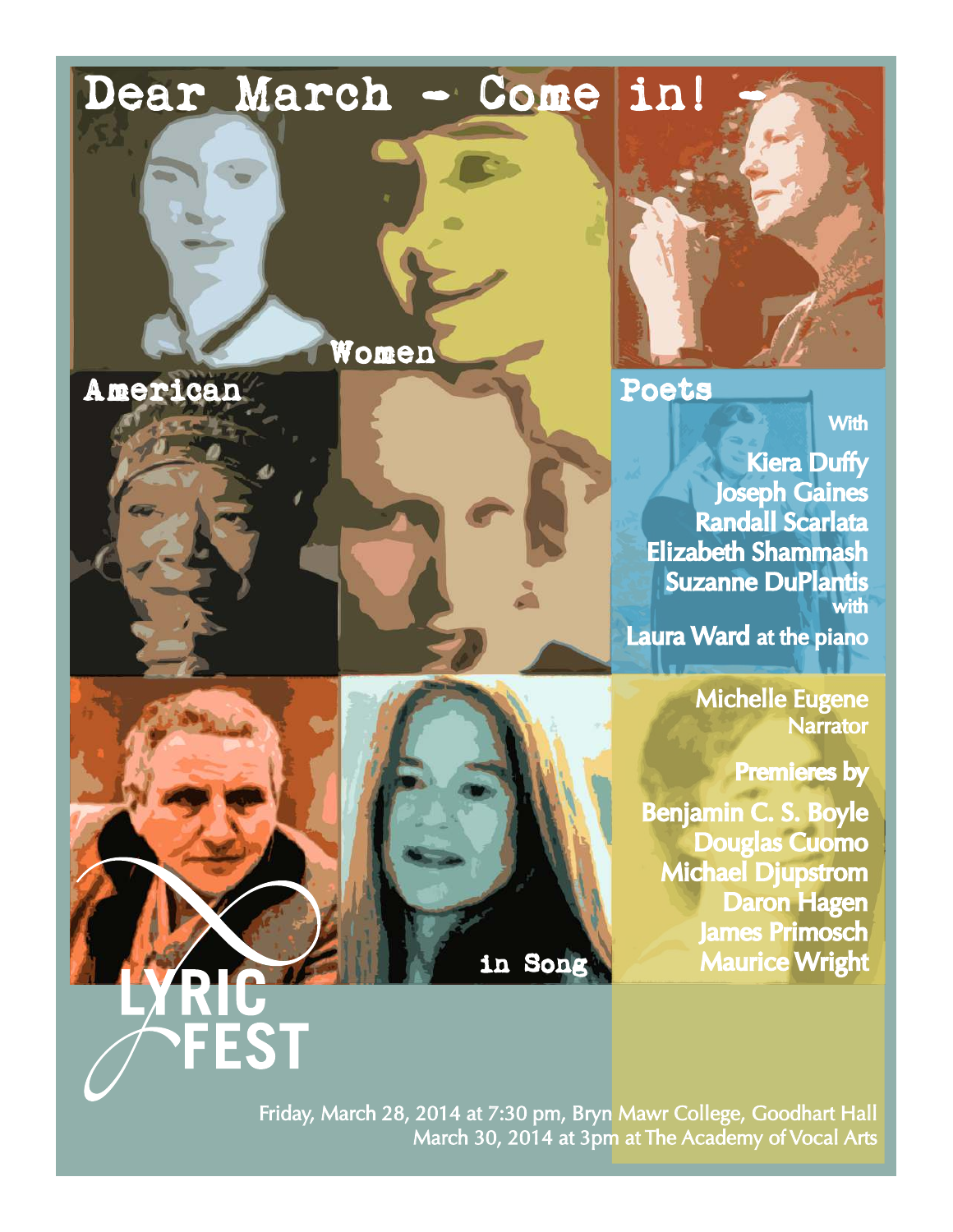PROGRAM



# Laura Ward, Pianist Michelle Eugene, Narrator

XIII - The rules break like a thermometer - by Adrienne Rich

# ALL SHE BRINGS

It's all I have to bring today - by Emily Dickinson, song setting by Ernst Bacon Kiera Duffy

Wild nights - by Emily Dickinson, world premiere by Daron Hagen \* Joseph Gaines \* The commission of all four songs of Daron Hagen was made possible by a gift from Lauren and Craig Meyer.

# ALL IN THE FAMILY

 Manners - by Elizabeth Bishop, song setting by Lee Hoiby Elizabeth Shammash

Travels End - by Mary Folwell Holsington, song setting by Florence B. Price Suzanne DuPlantis

 The Greatest Man - by Anne Collins, song setting by Charles Ives Randall Scarlata

# WAITING

If you were coming in the Fall - by Emily Dickinson, world premiere by Daron Hagen Joseph Gaines

Patience - by Edith Wharton, world premiere by Benjamin C. S. Boyle \* Kiera Duffy \* Benjamin C. S. Boyle's commission was made possible by a gift from Christina Stasiuk and George Farion.

> Fury - by Susan Snively, song setting by Donald Wheelock Randall Scarlata

Infirm - by Gwendolyn Brooks, world premiere by Michael Djupstrom \* Elizabeth Shammash \* Michael Djupstrom's commission was made possible by a gift from Allan Schimmel.

# THE NEW HEAVEN

Of all the Souls that stand create - by Emily Dickinson, world premiere by Daron Hagen I've seen a Dying Eye - by Emily Dickinson, world premiere by Daron Hagen Joseph Gaines

Hold my hands, lover - by Virginia Robinson, world premiere by Maurice Wright Kiera Duffy